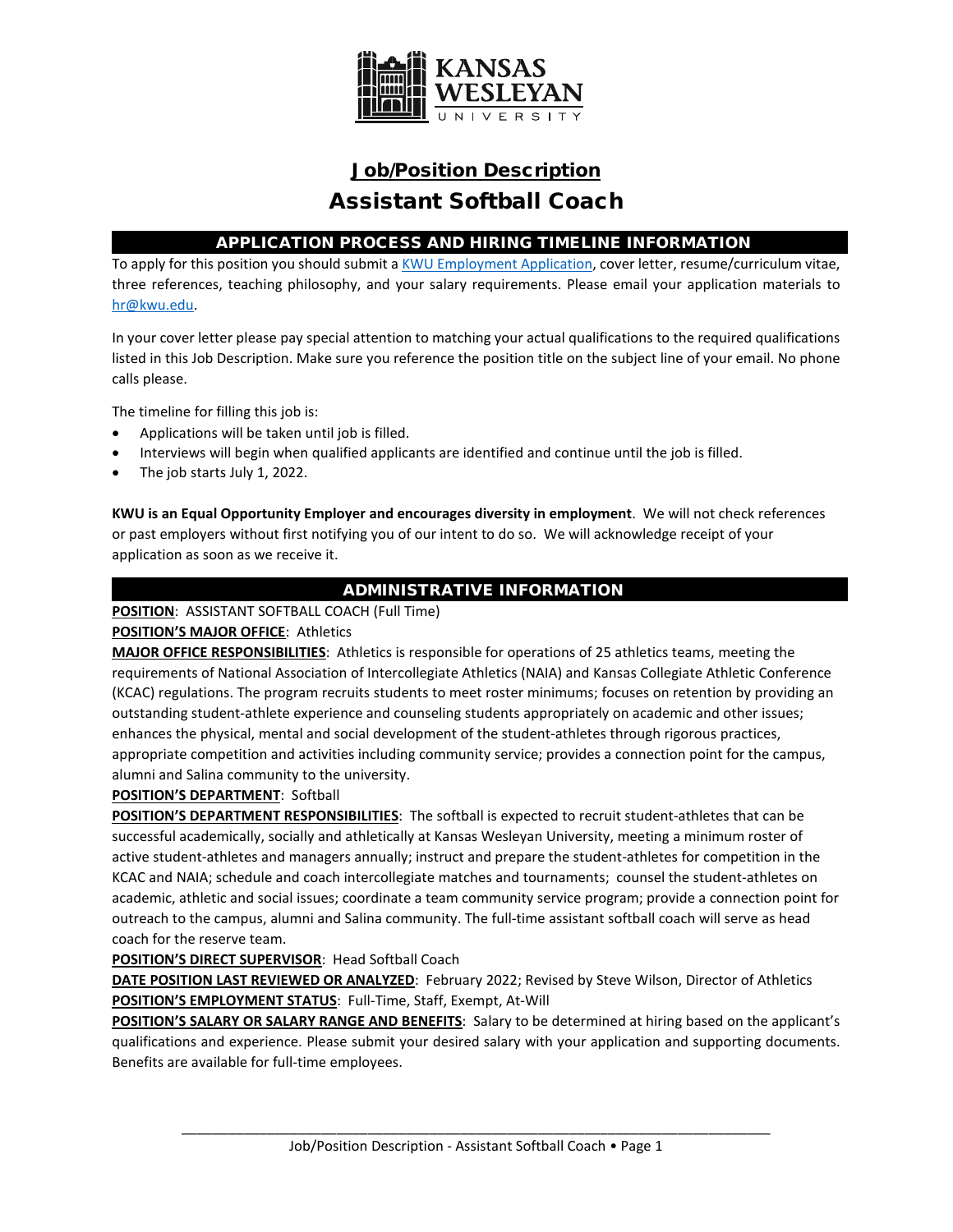## POSITION INFORMATION

**POSITION'S SUMMARY**: The position is responsible for teaching, coaching, and recruiting softball studentathletes.

**POSITION WORKS WITH:** Head softball coach and softball graduate assistant. Works significantly with the athletic training staff and sports information director. Also works with other head coaches, admissions and financial aid staff and other athletics staff members.

**POSITION'S STAFF AUTHORITY**: None.

**POSITION'S BUDGET AUTHORITY**: None.

**POSITIONS PHYSCIAL WORKING CONDITIONS**: Office, weight room and softball practice and competition facilities. *Position will require field maintenance of turf field at Salina South High School.*

**POSITION'S UNUSUAL HAZARDS OR WORKING CONDITIONS**: Demonstrating skills can cause injury. Potential exposure to blood borne pathogens.

**POSITION'S EQUIPMENT**: University phone, computer, coaching tools and apparel.

**POSITION'S WORK SCHEDULE**: Flexible full-time schedule (normal office hours 8 am to 5 pm), arranged around recruiting, scheduled team practice and competition times, and staff meetings.

**POSITION'S TRAVEL REQUIREMENTS:** Significant travel for recruiting, as well as with the team for road games.

## POSITION DUTIES AND PERFORMANCE STANDARDS

#### **POSITION'S ESSENTIAL DUTIES**:

- Teaching/Coaching (50%)
	- Instruct, teach and coach student-athletes during practice and competition.
	- Conduct video analysis and instruction as a teaching and preparation tool.
	- Plans practice and/or competition strategy.
- Recruiting (30%)
	- Identify, evaluate and recruit potential team members to KWU, recording transactions in Front Rush or similar university provided recruiting software.
	- Assists head coach in ensuring that the program meets roster minimums and recruiting class goals.
	- Assists head coach to ensure program recruiting activities adhere to University and NAIA Policies and Procedures
- Administration (15%)
	- Assists head coach to ensure ongoing eligibility of student athletes in the softball program and monitors their academic program. Targets include a 3.00 team GPA and a 90 percent graduation rate for studentathletes that exhaust eligibility at Kansas Wesleyan.
	- Conducts inventories of uniforms, supplies and equipment to ensure effective maintenance of physical resources.
	- Participates in campus service and leadership opportunities regularly, serving in at least three annually.
	- Works with the SID to provide accurate data for individual and team accomplishments, as well as game scores.
	- Provides reports and documentation when required by the Head Softball Coach and/or Director of Athletics

#### **POSITION'S OTHER DUTIES (5%)**:

- Provides reports and documentation when required by the Director of Athletics
- **Other duties as assigned by the Director of Athletics**

**POSITION'S PERFORMANCE MEASURES AND STANDARDS**: This section lists the specific performance measures and standards (goals) upon which this position's performance will be evaluated. Actual performance standards (goals) for each performance measure will be set in consultation with the position holder.

• Recruiting – sufficient recruiting contacts and evaluations to ensure that the minimum roster size is achieved as of the 20<sup>th</sup> day of the fall semester.